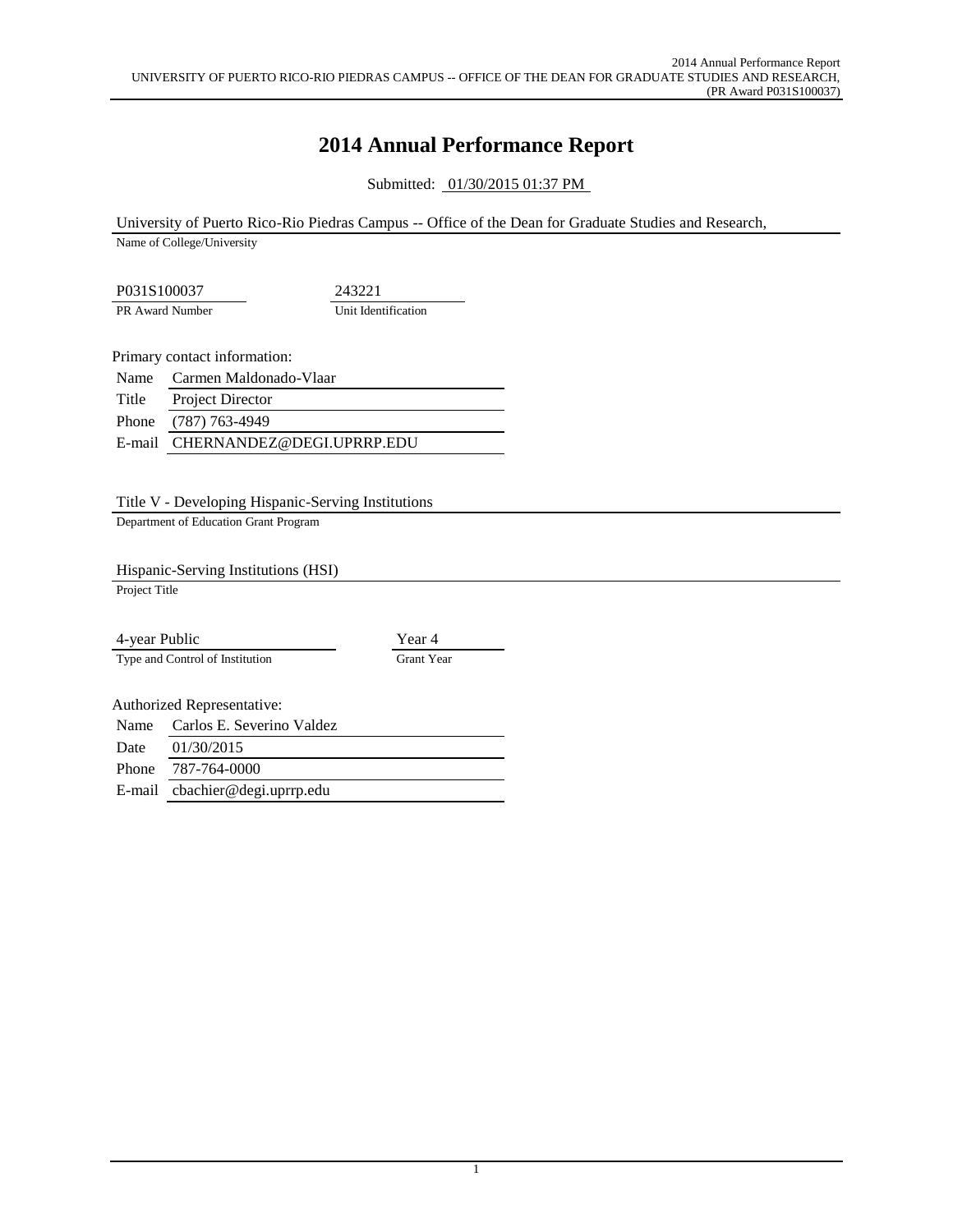### **Section 1: Executive Summary**

The purpose of the legislation that established the Title V program is to "expand educational opportunities for, and improve the academic attainment of Hispanic students; and expand and enhance the academic offerings, program quality, and institutional stability of colleges and universities that are educating the majority of Hispanic college students and helping large numbers of Hispanic students and other low-income individuals complete postsecondary education."

- A. This section summarizes how the grant enabled the institution to fulfill the legislative intent of the Title V program.
- 1. The impact of the Title V grant on the institution's capacity to contribute to fulfilling the goals of the legislation.

During Year 4, the University of Puerto Rico-Río Piedras Campus (UPR-RP) continued to extend its capacity to conduct research and engage faculty and undergraduate students in their research endeavor. The accomplishment of this goal directly addresses the Title V purpose of: 1) expanding educational opportunities for, and improve the academic attainment of Hispanic students, and 2) expand and enhance UPR-RP's academic offerings, program quality, and institutional stability. The project shows significant progress in actively engage our undergraduates and faculty in a series of activities specifically aimed at: (a) Expanding Undergraduate Faculty Capacity to Actively Engage in Research (b) Expanding Research Opportunities for Undergraduate Students and (c) Strengthening the Institution's Research proposal capacity. Thus, the project steadily supported the development of UPR-RP's ability to create a sustainable research-based academic culture within non-STEM fields. Specifically this Year 4, we have focused on developing these objectives within the College of Humanities. The project's initiatives allowed our institution to further strengthen our academic program quality and improve the academic attainment of Hispanic students conducting research in interdisciplinary fields. Title V staff held periodical meetings with the upper administration, undergraduates and faculty members from the College of Humanities in order to achieve our performance measures. The project has continued its successful path in our campus by receiving strong support from our university community. We have maintained a strong presence in our campus and increased our visibility via the campus webpage and our recently launched iINAS website. For our web research database, over 250 questionnaires have already been received from researchers.

Over 320 undergraduates participated in the all student initiatives. Five research capacity enhancement training workshops were offered. Student evaluations reported an average satisfaction index of 94% on all workshops; 76 undergraduates attended. Ten undergraduates were selected for the SR program. The 2014 Summer Experience Program (SEP) consisted of ten groups with a total of 46 students. Several 2013 SEP and SR participants were accepted in graduate programs and participated in the National Council of Undergraduate Research National Conference. The Second Undergraduate Research and Creative Activity Symposium (SESIC in Spanish) was held on April 3 & 4, 2014. SESIC was a total success with over 180 presentations received from all academic disciplines and a total of 484 participants among them 224 undergraduates. As scheduled, (IN)Genios, our digital peer reviewed journal for the publication of undergraduate students' work was launched in May, 2014. Fifty undergraduate students submitted research and creative works to the journal. We published 24 submissions on the first volume (No.1) and Vol.1(No.2) is scheduled to be published on February,9th 2015.

 Regarding Faculty Initiatives, 10 Summer Research Fellowships were awarded: one in the College of Social Sciences (CSS), eight in the College of Humanities, one in the College of General Studies. In addition, three Integration Seminars were held in the College of Humanities and three mini-grants were also awarded. Furthermore, three Summer Research Institutes (SRI) were offered. Moreover, there were six research capacity enhancement workshops and two in grant writing training.

2. How has the grant helped to carry out the mission of the institution?

UPR-RP mission is based on its history and cultural heritage, which distinguishes it from other campuses in the UPR system. This cultural heritage is the basis for its development, and defines its mission and distinctive contribution within the UPR system.

#### The UPRRP mission is:

1. To promote the integral development of students through curricula that support their intellectual curiosity, critical thinking, lifelong learning, effective communication, appreciation of ethical and aesthetic values, participation in campus activities, reflection, and social responsibility.

2. To provide graduate education of the highest quality in which research and creative activity are core elements and strengthen undergraduate education. In addition, to provide post-baccalaureate programs for training of highly skilled professionals committed to the ideals and values of Puerto Rican society.

3. To provide undergraduate education of excellence with a holistic view of knowledge. This should embrace both general education and specialized training, and develop independent study and research skills within our students.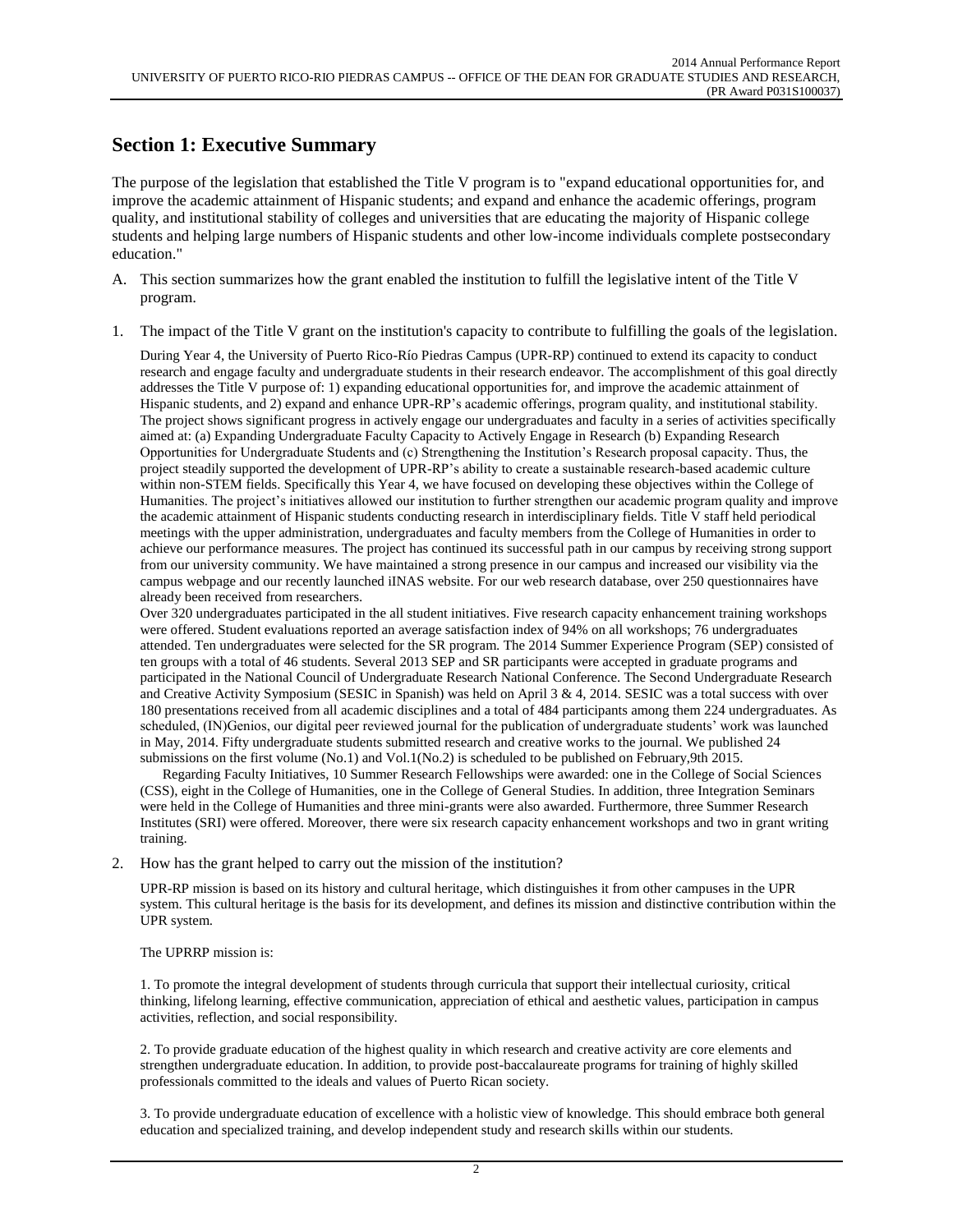4. To develop teaching, research, and community service in accordance with the historical and social reality of Puerto Rico, in harmony with its Caribbean and Latin American context and with projection into the international community. To enrich and strengthen knowledge relevant to the consolidation of Puerto Rican nationality, history, language and culture and to facilitate the development and dissemination of knowledge worldwide.

5. To develop innovative research, community service initiatives and continuing education programs that reflect and contribute to the academic and professional work within the campus. These programs should also contribute to the transformation and continuous improvement of the Puerto Rican society, the analysis and formulation of solutions to economic and political problems of the country, and improving the quality of life.

The present Title V grant results from the strategic plan proposed by our university in Vision 2016 which is aligned with the UPR mission statements. Therefore, the present grant directly helps our institution in strengthening all research initiatives described in its mission. Both student and faculty initiatives aim at enhancing undergraduate research innovation among non-STEM disciplines. Through several faculty initiatives, this Title V grant empowers faculty to improve their academic endeavor by engaging more undergraduate students into research. The grant has also provided for academic exchange between our researchers and renowned international scholars and institutions. In addition, equipment funds from the Title V project allowed the UPR-RP to acquire the InFoEd software in order to streamline pressing post-award issues. The creation of the Office for Sponsored Research Programs and Entrepreneurial initiatives within the Office of the Dean of Graduate Studies and Research has been instrumental in the advancement of research activity within our campus. Funding support for training of staff involved in grant management activities has been extremely beneficial to researchers prior and following the proposal submission. Moreover, the establishment of the new undergraduate research and learning office approved by the program officer in 2013 will provide students and faculty with a new venue of active interaction and create the academic and research culture required for creative thinking and innovation.

B. The following information documents the institution's experience with the grant as reported during the current reporting period.

Discuss the long-range impact Title V has had on your institution's capacity to fulfill the goals of the legislation.

To promote and strengthen the University of Puerto Rico´s research and teaching activity has been the focus of our Title V and Promoting Post Baccalaureate Opportunities for Hispanic American (PPOHA) projects. Since 2009, the PPOHA program in our campus has had two main objectives:(1) to expand post baccalaureate educational opportunities for, and improve the academic attainment of, Hispanic students; and (2) to expand the post baccalaureate academic offerings as well as enhance the program quality in the institutions of higher education that are educating the majority of Hispanic college students and helping large numbers of Hispanic and low-income students complete postsecondary degrees. We have been working hard to advance in the accomplishment of these objectives. The project's various components in our fifth program year (2013-2014) showed evidence of significant improvement towards the overall compliance with the PPOHA objectives. All participating graduate programs, namely: Applied Mathematics/Computer Science; Environmental Science, Business and Biology accomplished most of the activity measures. With our support, these programs converted a total of 28 traditional face to face graduate courses into hybrid, technology intensive, e-learning experiences and programs outside our project developed, with our assistance an overall of 40 courses in an e learning modality. We also implemented a Research Fair in which graduate students were able to present their research projects and ideas. We received assistance and support from the Title V undergraduate research project for this Fair. To increase opportunities of postgraduate education to these potential students, the PPOHA Project has been able to financially support 36 graduate students. This support is proving to be critical for these students to stay focused in hard economic conditions like the ones our country experiences. We launched a Mentoring Program that promises to be an added element in our efforts to promote students success and increase retention in our graduate programs. The Graduate Student Learning Commons (GSLC) continues its successful path as the premier center for graduate activity on campus with well over 1000 students visits every year. Professional and academic activities, seminars and meetings take place at GSLC. During this fifth year, the project has continued its activity and provided a needed venue for cultural activities as well as the sharing of knowledge through presentations in all disciplines. The learning space developed in this setting has allowed many graduate students with adequate conditions to creatively use their time to advance their studies and knowledge production projects. Now at the latter part of our project the institutionalization of the Learning Commons opens new possibilities since the Library System plans to also serve the undergraduate population involved in research as a way to increase the research activity support for these students as well as a means to promote graduate studies on our campus. We believe this will be a major contribution of both Title V projects to the academic activity on our institution.

If your institution has experienced any unexpected outcomes as a result of this grant, that affect for better or worse its capacity to fulfill the goals of the legislation, tell us about them here.

One of the unexpected outcomes as a result of our efforts is that our title V office continues to be a valuable service and information center for our undergraduate community interested in multidisciplinary research. Specifically, our office actively provides accessible and diverse services to our undergraduate student population seeking support for engaging in research activities and the creative process. For example, we offer counseling and mentoring to students in the completion of a research project and the development of their research capacities. Moreover, our office organized and sponsored meetings and other academic venues that allowed a significant number of undergraduate students from different disciplines to present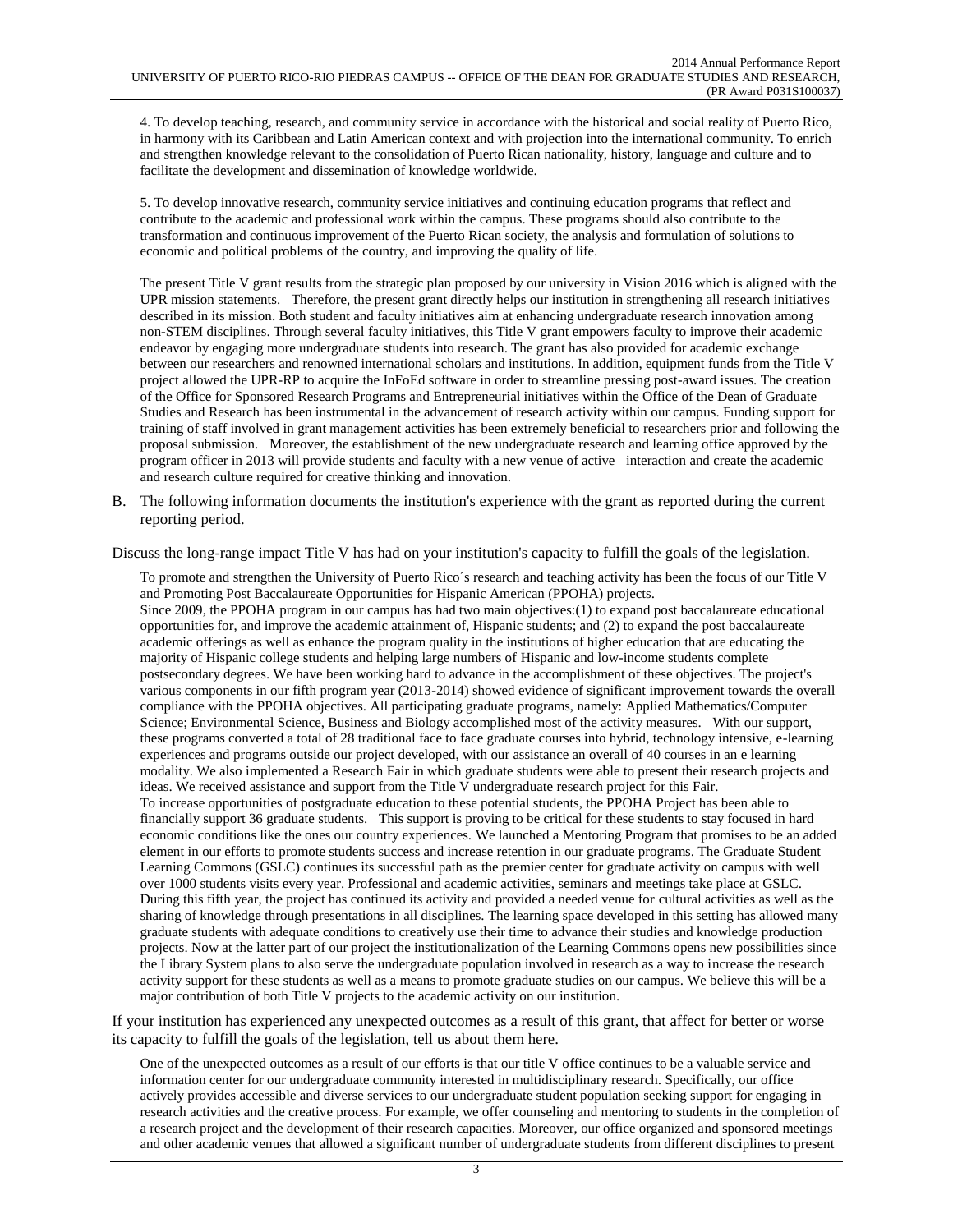their results to the public and engage in critical thinking of their research projects. I addition, our staff constantly provides advise and mentoring to our faculty in developing their research ideas and achieving the completion of their research projects. We are very please to report that the construction of the Undergraduate Learning and Interdisciplinary Research Center (ULIRC) will begin this year 2015. ULIRC is in agreement with the Strategic Plan University 2016, Goal 1: developing UPR-RP into the flagship research institution. As part of the programmatic objectives for faculty research development in this proposal, ULIRO will sponsor and organize year-round events and programs specially focused on new research areas of inquiry and multi-interdisciplinary approaches for faculty and undergraduate students within our campus. In addition, the ULIRO will offer meeting and working spaces for SRs and other undergraduate research programs that may require administrative and mentoring support. Moreover, it is expected that the ULIRC will become a premier interactive technology and resource based center for undergraduate research in our campus. We are very exited that the construction of ULIRO begins this year 2015. Another unexpected outcome of this last year was the active and considerable participation of our undergraduate community and faculty in our Second Undergraduate Research and Creative Activity Symposium (SESIC in Spanish). For the second time in our funding cycle, our project organized this symposium where the arts, sciences, business and humanities research and creative work converge in a unique conversation. Several excellent presentations and creative works were awarded in the SESIC among the new App Trace Space with Table Multitouch designed by a collaborative team of undergraduate students from Architecture, Computer Sciences and Psychology within our campus. We strongly believe that our combined efforts to strengthen UPRRP's research agenda have played an important role in engaging our community in participating in this highly-regarded initiative. We have also experienced a strong support from our faculty and students in our very own iINAS special lectures series in which we were fortunate to have world-renowned keynote speakers visit our campus and share their knowledge and expertise with our community at large. Finally, in response to a request from our program officer, we submitted to the Title V office a proposal for the mentoring new Title V grantees. This unexpected outcome is expected to improve via mentoring the success of new grantees during the funding cycle.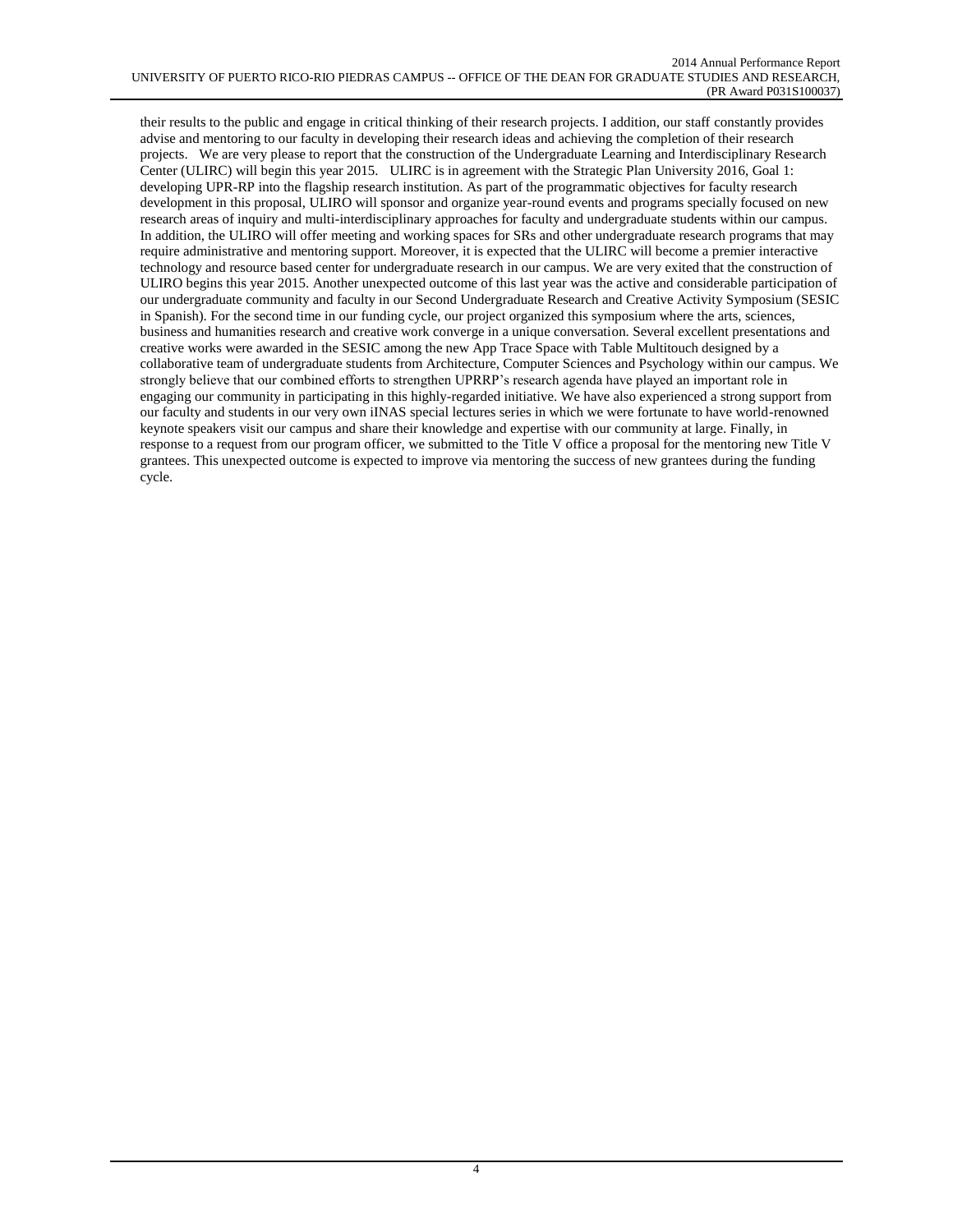# **Section 2: Accreditation**

# **Accreditation**

Institution's primary accrediting agency.

 $X$  Middle States Association of Colleges and Schools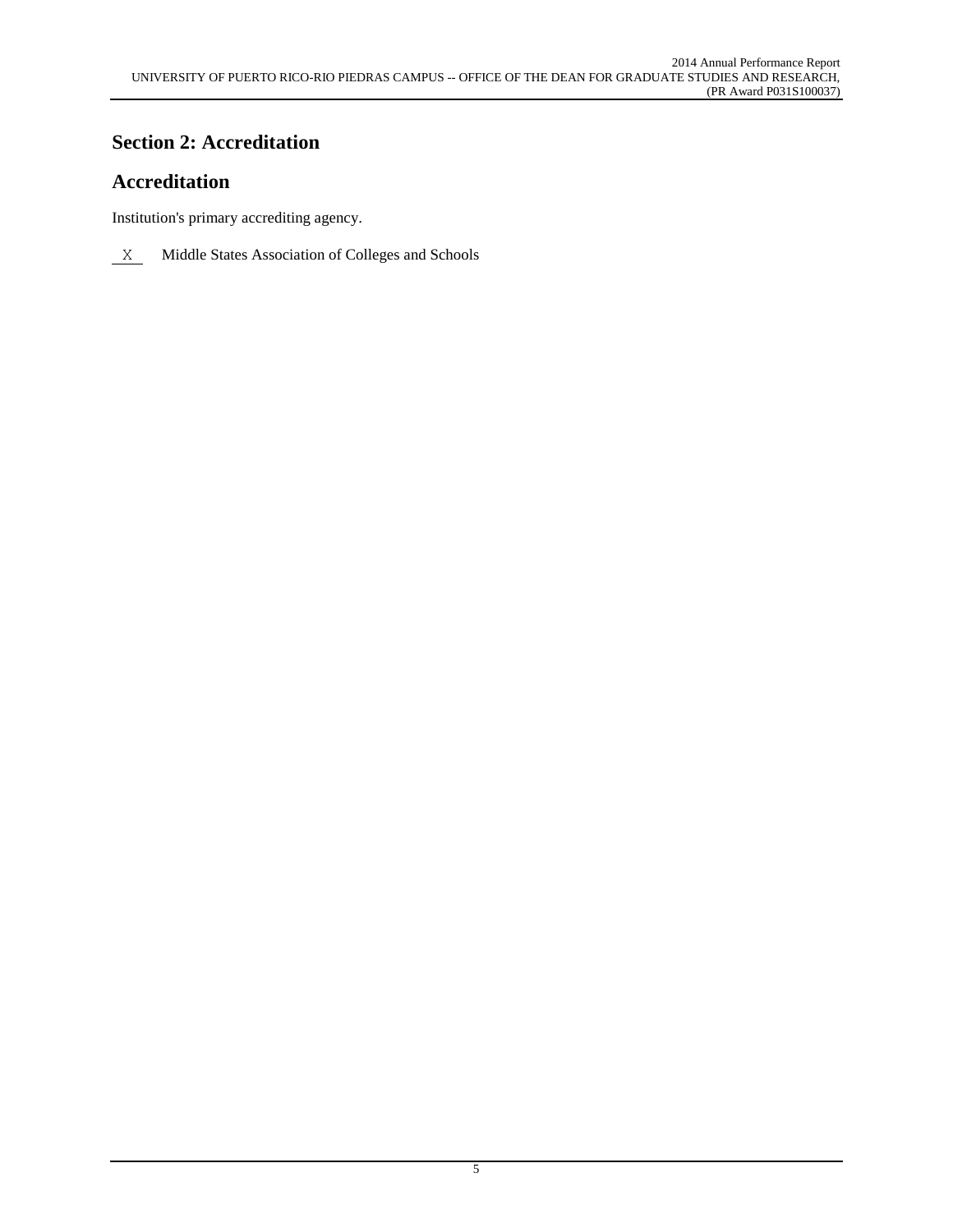## **Section 3: Grant Activities and Focus Areas**

Grant activity carried out during this reporting period in your grant application: **Strengthening UPR-RP through Development of a Research-Based Academic Culture**

Total \$ spent on this activity during the current reporting period: \$337,673.90

Focus Area: *Academic Quality*

| <b>Title V Legislative Allowable Activities</b><br>[Note: All listed activities are directly from the legislation.]                                                                                          | <b>Dollars Spent</b> | % of Dollars     |
|--------------------------------------------------------------------------------------------------------------------------------------------------------------------------------------------------------------|----------------------|------------------|
| Purchase, rental, or lease of scientific or laboratory equipment for educational<br>purposes, including instructional and research purposes.                                                                 | 5,260.62             | $\overline{2}$   |
| Construction, maintenance, renovation, and improvement in classrooms, libraries,<br>laboratories, and other instructional facilities.                                                                        | 0.00                 | $\mathbf{0}$     |
| Support of faculty exchanges, faculty development, curriculum development,<br>academic instruction, and faculty fellowships to assist in attaining advanced<br>degrees in the fellow's field of instruction. | 167,821.89           | 50               |
| Purchase of library books, periodicals, and other educational materials, including<br>telecommunications program materials.                                                                                  | 0.00                 | $\overline{0}$   |
| Tutoring, counseling, and student service programs designed to improve academic<br>success.                                                                                                                  | 66,664.56            | 20               |
| Funds management, administrative management, and acquisition of equipment for<br>use in strengthening funds management.                                                                                      | 97,926.83            | 29               |
| Joint use of facilities, such as laboratories and libraries.                                                                                                                                                 | 0.00                 | $\overline{0}$   |
| Establishing or improving a development office to strengthen or improve<br>contributions from alumni and the private sector.                                                                                 | 0.00                 | $\boldsymbol{0}$ |
| Establishment or improving an endowment fund.                                                                                                                                                                | 0.00                 | $\overline{0}$   |
| Creating or improving facilities for Internet or other distance learning academic<br>instruction capabilities, including purchase or rental of telecommunications<br>technology equipment or services.       | 0.00                 | $\overline{0}$   |
| Establishing or enhancing a program or teacher education designed to qualify<br>students to teach in public elementary schools and secondary schools.                                                        | 0.00                 | $\boldsymbol{0}$ |
| Establishing community outreach programs that will encourage elementary school<br>and secondary school students to develop the academic skills and the interest to<br>pursue postsecondary education.        | 0.00                 | $\boldsymbol{0}$ |
| Expanding the number of Hispanic and other underrepresented graduate and<br>professional students that can be served by the institution by expanding courses<br>and institutional resources.                 | 0.00                 | $\overline{0}$   |
| OTHER ACTIVITIES--PLEASE DESCRIBE IN SIMILAR DETAIL                                                                                                                                                          | 0.00                 | $\Omega$         |
| <b>Total Expenditure For This Activity</b>                                                                                                                                                                   | 337,673.90           | 100%             |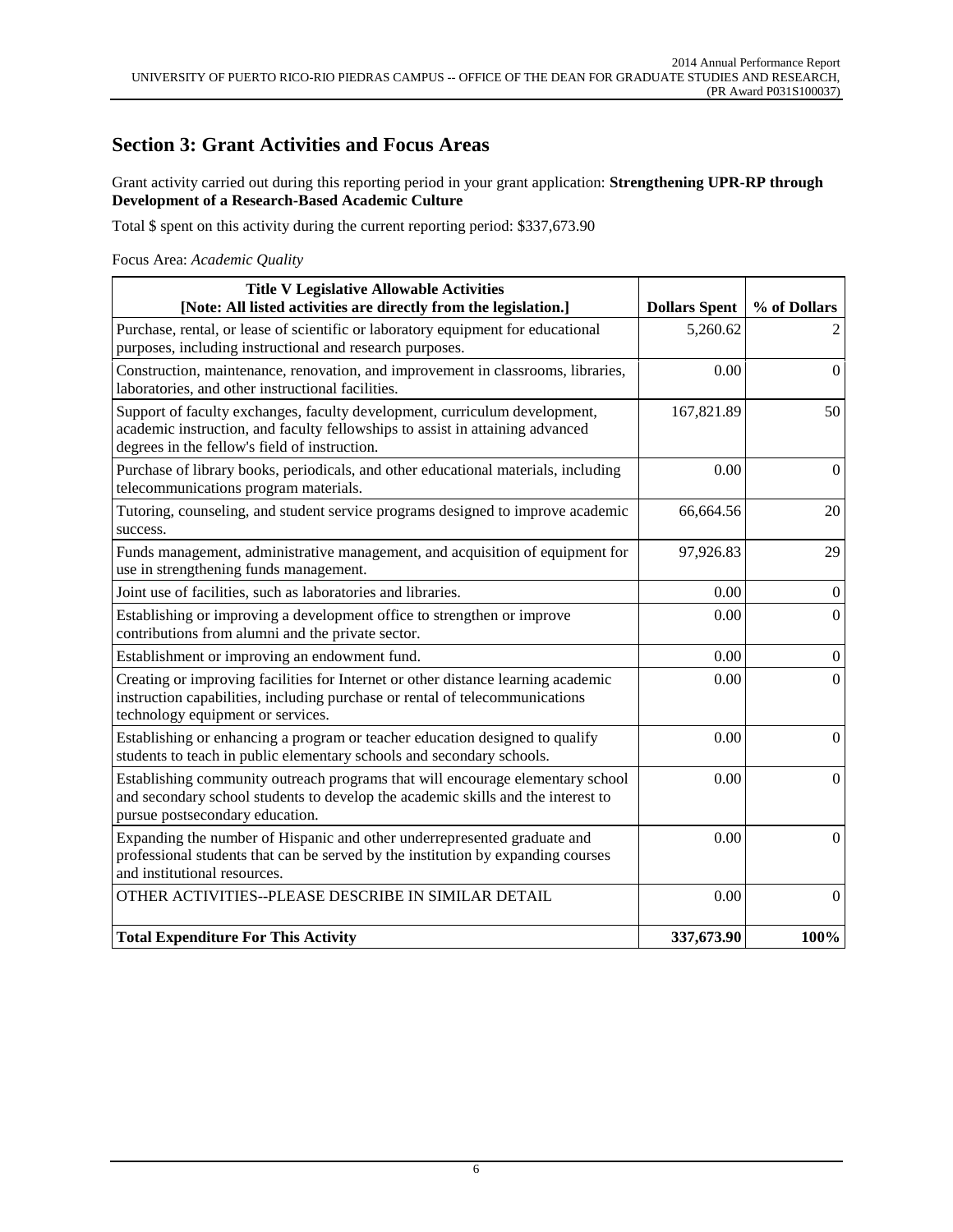### **Process Measures for "Strengthening UPR-RP through Development of a Research-Based Academic Culture"**

The following information depicts what the grantee has accomplished in the LAA categories for this Activity.

**LAA Category:** *Purchase, rental, or lease of scientific or laboratory equipment for educational purposes, including instructional and research purposes.*

| Did the amount of scientific or laboratory educational equipment rented or<br>leased increase?                         | Yes |
|------------------------------------------------------------------------------------------------------------------------|-----|
| If yes:                                                                                                                |     |
| Start $\$$ spent on equipment 0.00                                                                                     |     |
| End \$ spent on equipment 4851.00                                                                                      |     |
| Application Objective \$ 4851.00                                                                                       |     |
|                                                                                                                        |     |
| Did the quality of scientific or laboratory educational equipment rented or<br>leased improve?                         | Yes |
| No standardized data elements                                                                                          |     |
| Did the number of students with access to scientific or laboratory educational<br>equipment rented or leased increase? | Yes |
| If yes:                                                                                                                |     |
| Start # students $0$                                                                                                   |     |
| End # students 357                                                                                                     |     |
| Application Objective $\#$ 150                                                                                         |     |
|                                                                                                                        |     |

**LAA Category:** *Funds management, administrative management, and acquisition of equipment for use in strengthening funds management.*

| Did you establish or enhance a funds management quality control system? | Yes |
|-------------------------------------------------------------------------|-----|
| No standardized data elements                                           |     |
|                                                                         |     |
| Did you establish or enhance an institutional research system?          | Yes |
| No standardized data elements                                           |     |
|                                                                         |     |

**LAA Category:** *Support of faculty exchanges, faculty development, curriculum development, academic instruction, and faculty fellowships to assist in attaining advanced degrees in the fellow's field of instruction.*

| Did the number of faculty trained in educational technology increase? | Yes |
|-----------------------------------------------------------------------|-----|
| If yes:                                                               |     |
| Start # of faculty trained $\theta$                                   |     |
| End # of faculty trained $\frac{75}{2}$                               |     |
| Application Objective $# 75$                                          |     |
|                                                                       |     |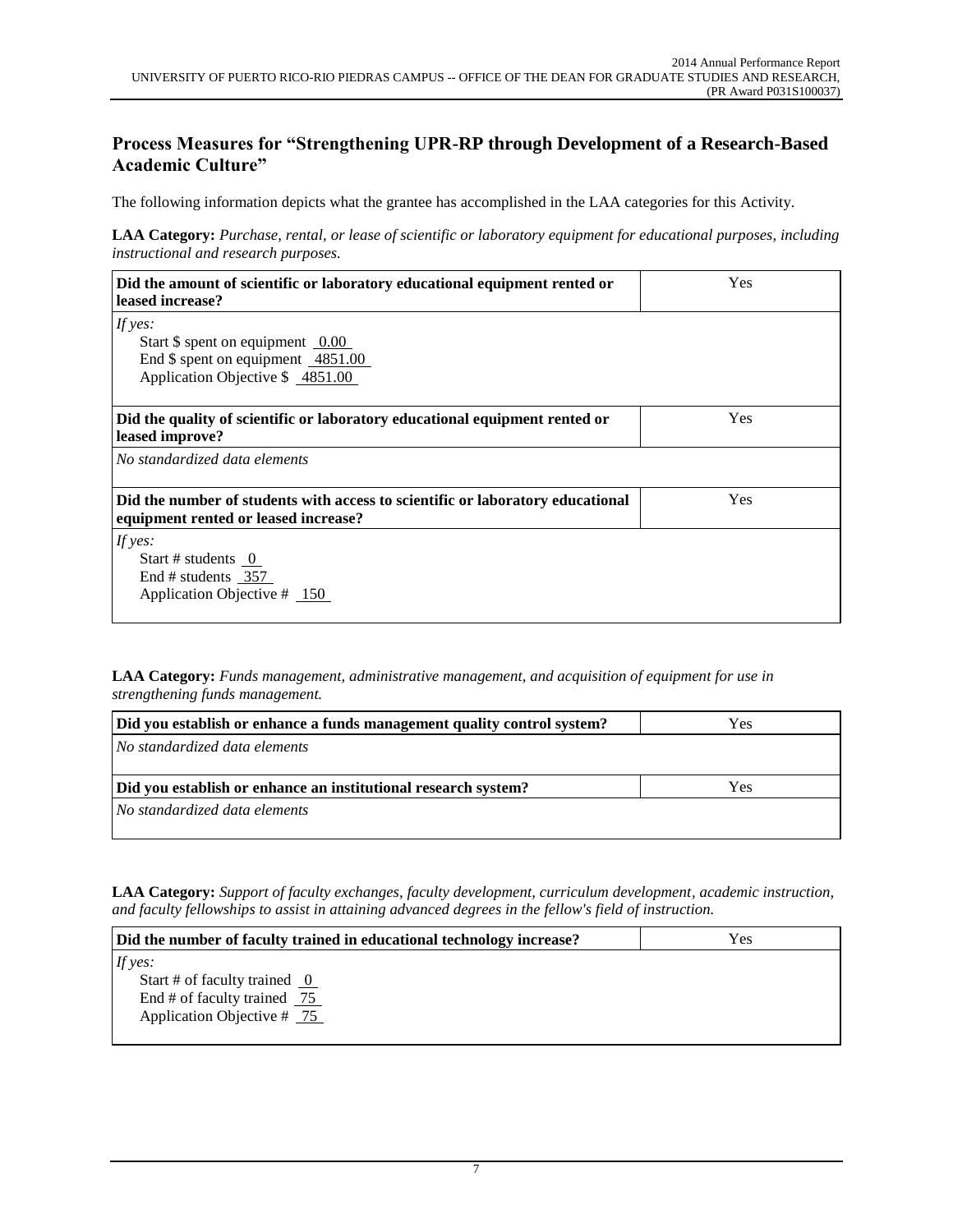| Other: Did the number of summer research fellowship increase? | Yes |
|---------------------------------------------------------------|-----|
| If yes:                                                       |     |
| Start $0$                                                     |     |
| End $10$                                                      |     |
| Application Objective 12                                      |     |
|                                                               |     |
| Other: Did the number of research institutes increase?        | Yes |
| If yes:                                                       |     |
| Start $0$                                                     |     |
| End $3$                                                       |     |
| Application Objective 3                                       |     |

**LAA Category:** *Tutoring, counseling, and student service programs designed to improve academic success.*

| Did the number of tutors increase?                                        | Yes |
|---------------------------------------------------------------------------|-----|
| If yes:                                                                   |     |
| Start # $_0$                                                              |     |
| End # $21$                                                                |     |
| Application Objective $# 5$                                               |     |
|                                                                           |     |
| Did the number of students using tutoring services increase?              | Yes |
| If yes:                                                                   |     |
| Start # $_0$                                                              |     |
| End # $56$                                                                |     |
| Application Objective $# 5$                                               |     |
|                                                                           | Yes |
| Did the number of students using counseling services increase?            |     |
| If yes:                                                                   |     |
| Start # $_0$                                                              |     |
| End # $46$                                                                |     |
| Application Objective $# 5$                                               |     |
| Did the number of students satisfied with tutoring services increase?     | Yes |
| If yes:                                                                   |     |
| Start # $_0$                                                              |     |
| End # 56                                                                  |     |
| Application Objective $# 5$                                               |     |
| Did the number of students satisfied with counseling services increase?   | Yes |
| If yes:                                                                   |     |
| Start # $_0$                                                              |     |
| End # $46$                                                                |     |
| Application Objective $# 5$                                               |     |
|                                                                           |     |
| Did the academic attainment of students using tutoring services increase? | Yes |
| If yes, methodology used:                                                 |     |
| Teacher survey                                                            |     |
|                                                                           |     |
|                                                                           |     |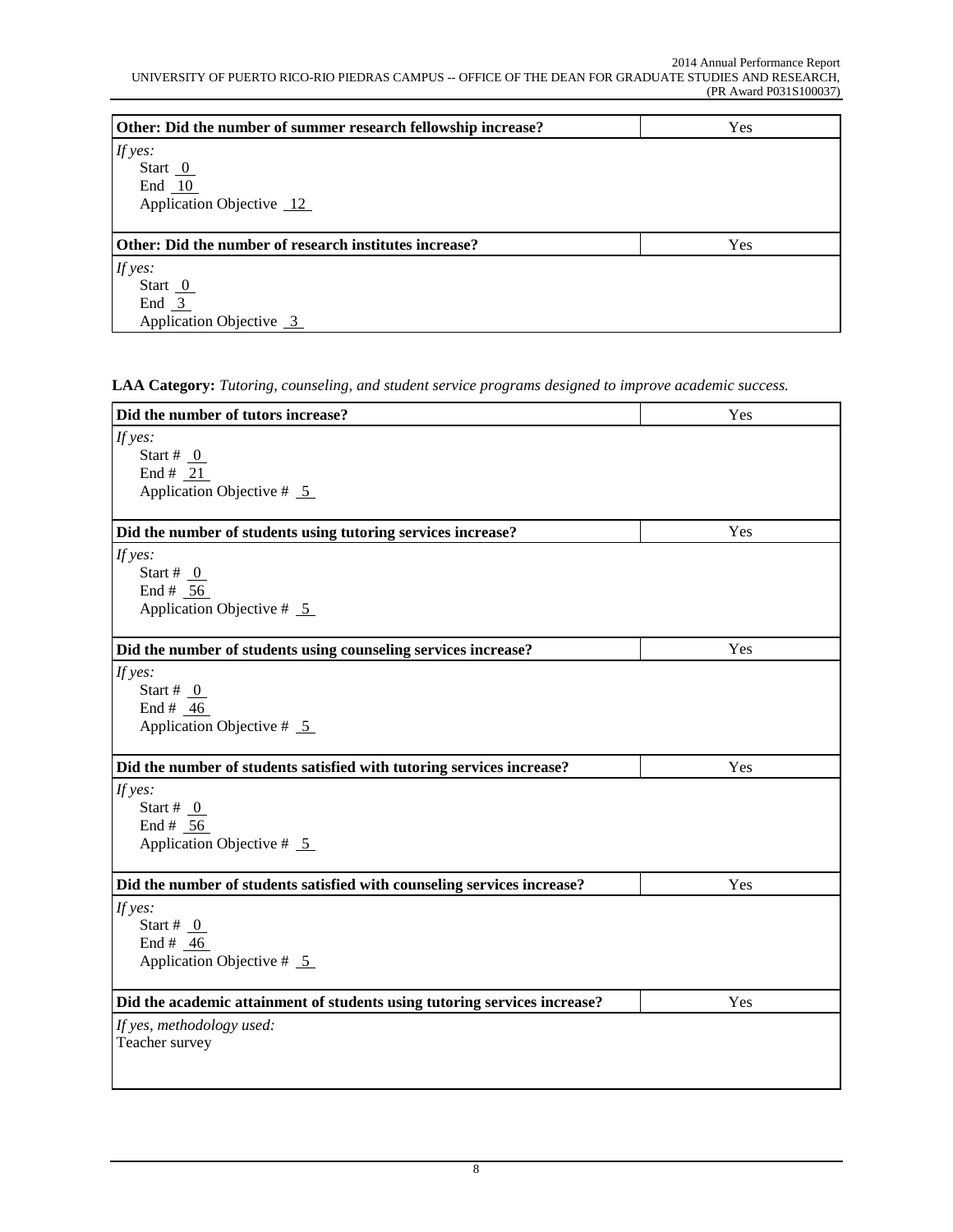| Other: Did the wrokshop for Scholar's in Residence increase? | Yes |
|--------------------------------------------------------------|-----|
| If yes:                                                      |     |
| Start $0$                                                    |     |
| End $15$                                                     |     |
| Application Objective 8                                      |     |
|                                                              |     |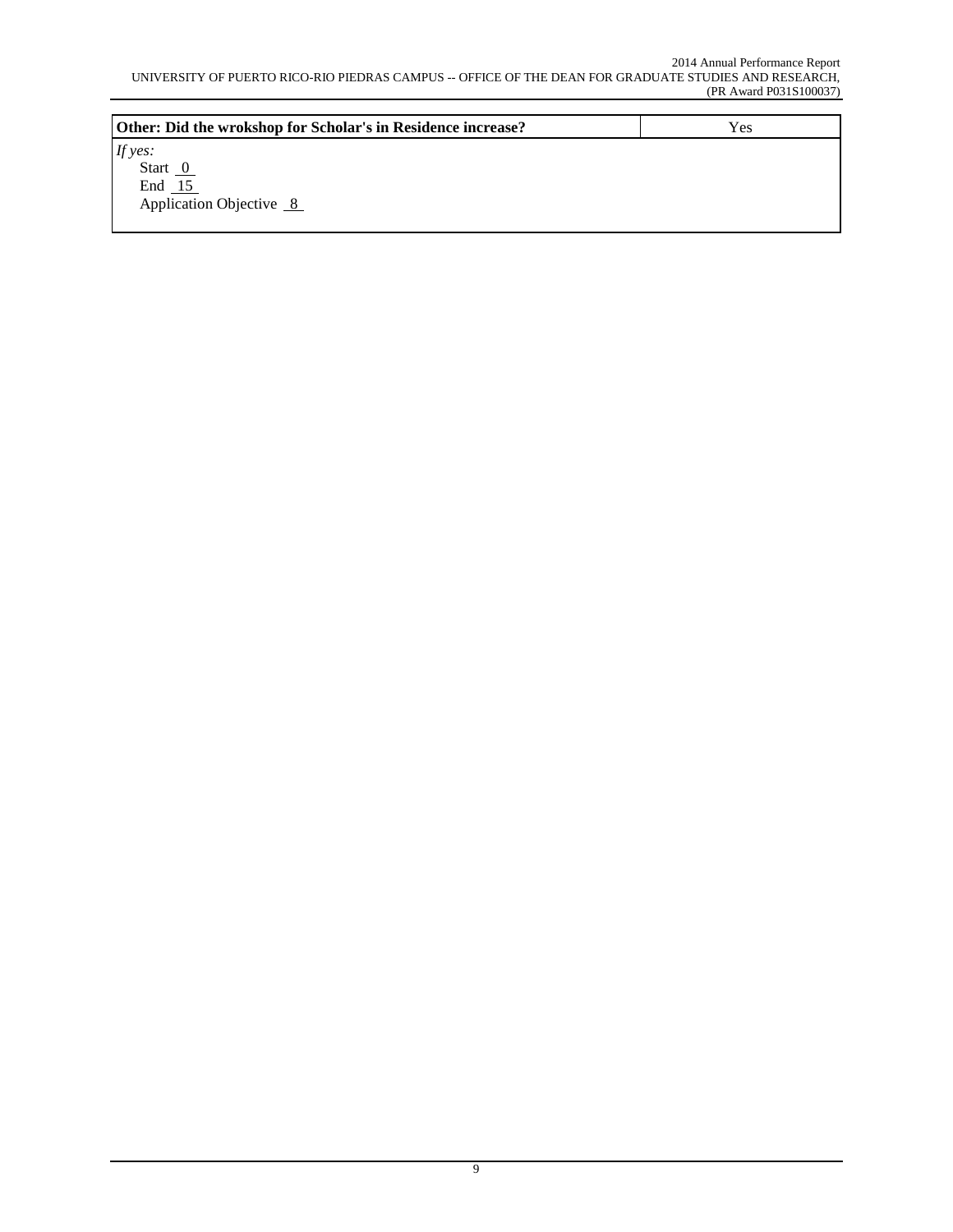# **Focus Area: Academic Quality Outcomes**

This section depicts institutional outcomes that can be categorized in the Academic Quality focus area. Information is provided on the measures that the grantee felt were *most reflective of their activities supported by Title III/V funds* for the current reporting period. Grantees were required to answer at least two of the measures questions.

| Have the institution's educational technology infrastructure improved?                                                                                                                                                                                                                                                                                                                                                                                                                                                                                                                                                                                                                                                                                                 | Yes |  |  |
|------------------------------------------------------------------------------------------------------------------------------------------------------------------------------------------------------------------------------------------------------------------------------------------------------------------------------------------------------------------------------------------------------------------------------------------------------------------------------------------------------------------------------------------------------------------------------------------------------------------------------------------------------------------------------------------------------------------------------------------------------------------------|-----|--|--|
| If yes:<br>Start Good<br>End Excellent<br>Goal $3$<br>I would like to provide a brief supporting statement: The Undergraduate Learning and Interdisciplinary Research<br>Center (ULIRC) has been established to coordinate the development and pilot testing of: 1) a research topic<br>database (Y1) to facilitate investigation of potential undergraduate research topics; 2) an electronic portal (Y2) for<br>student access to research topics, funding and general information, as well as summer research experiences and<br>internships 3) an electronic journal (Y3) to publish undergraduate student research. This office will also coordinate<br>the development of an Undergraduate Research Symposium (Y3 and Y5) to showcase student research projects. |     |  |  |
| Other, please specify: Has the number of undergraduate faculty conducting<br>research with undergraduates increased?                                                                                                                                                                                                                                                                                                                                                                                                                                                                                                                                                                                                                                                   | Yes |  |  |
| If $yes:$<br>Initial # $_0$<br>Final # $25$<br>Goal 25<br>I would like to provide a brief supporting statement: In Year 4, we had a total of 25 professors actively engaged<br>in research with undergraduate students. These include our SR mentors, and the Summer experience research<br>mentors and the summer research faculty fellows.                                                                                                                                                                                                                                                                                                                                                                                                                           |     |  |  |
| Other, please specify: Has the number of undergraduate students engaged in<br>research increased                                                                                                                                                                                                                                                                                                                                                                                                                                                                                                                                                                                                                                                                       | Yes |  |  |
| If $yes:$<br>Initial # $_0$<br>Final # $320$<br>Goal 150<br>I would like to provide a brief supporting statement: A total of 320 students were actively engaged in research<br>activities. These include students in SR program, summer experience, other undergraduate students working with<br>faculty that received our summer research fellowship. Of the total number of undergraduate students of Year 4,<br>70% participated in the Second Research Symposium.                                                                                                                                                                                                                                                                                                  |     |  |  |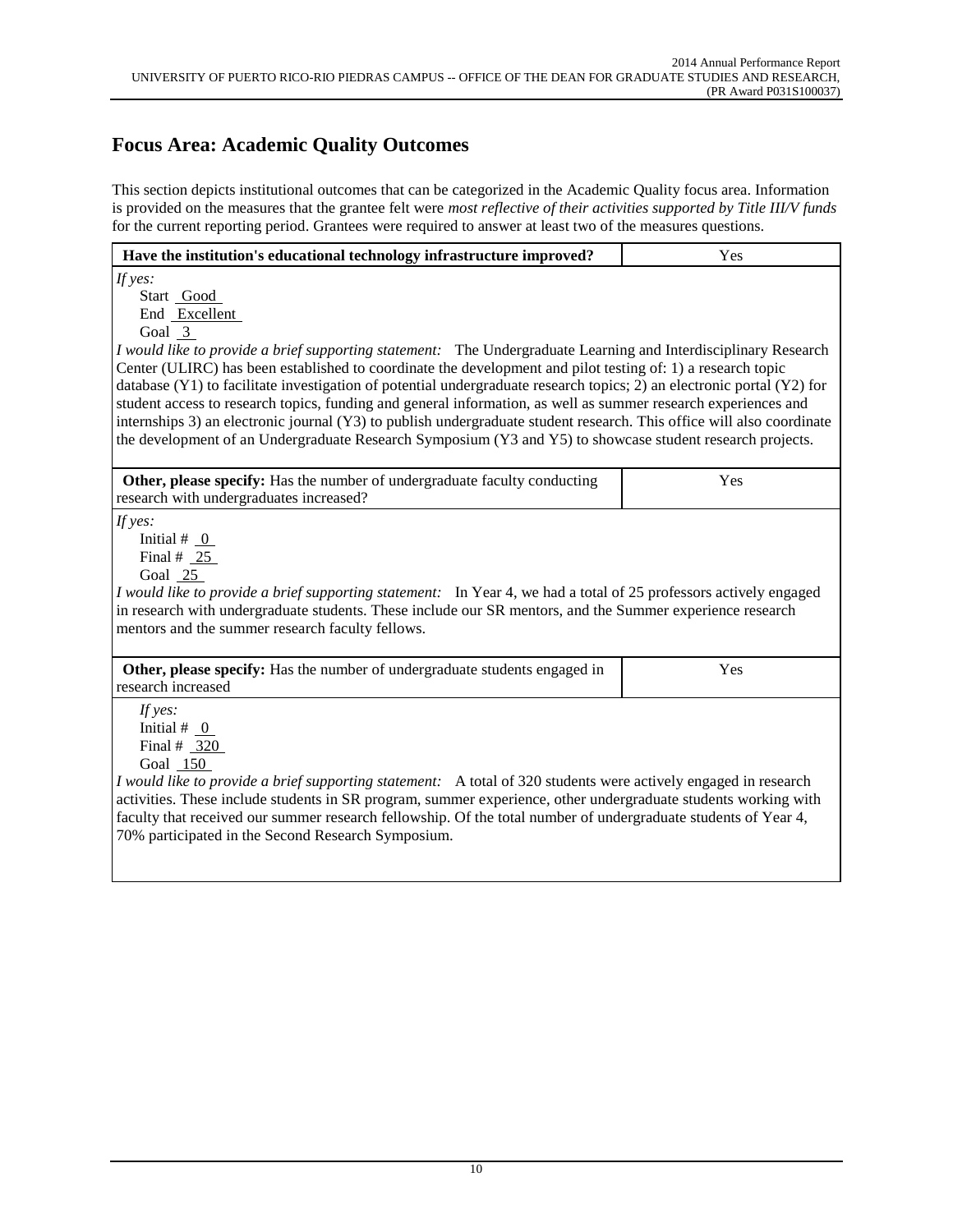### **Section 4: Project Status**

Continued funding requires evidence of substantial progress towards meeting the activity objectives. Below is a list of objectives for each activity carried out over the current reporting period of the grant.

**ACTIVITY:** Strengthening UPR-RP through Development of a Research-Based Academic Culture

### **Narrative Supporting Completed Objectives**

Below are statements with data and references to goals stated in the grant application as appropriate to document the objectives that were "completed" during each year of the grant.

| <b>Activity Objective(s)</b>                                                                                                                                                                                                                                               | <b>Evidence of Completion</b>                                                                                                                                                                                                                                                                                                                                                          |
|----------------------------------------------------------------------------------------------------------------------------------------------------------------------------------------------------------------------------------------------------------------------------|----------------------------------------------------------------------------------------------------------------------------------------------------------------------------------------------------------------------------------------------------------------------------------------------------------------------------------------------------------------------------------------|
| By September 2014, the number of UPR-RP's College<br>of Humanities faculty actively participating in research<br>increased over the 2009 baseline by 50%. Fall 2009<br>baseline = $42$ of 150 (28%) College of Humanities<br>faculty conducting research.                  | A total of 75 professors participated in our faculty research initiatives from CH.<br>This constitutes a 50% of the number of professors conducting research in the CH<br>when compared to the 2009 baseline. The percentage has increased to 50% of the CH<br>faculty engaged in research.                                                                                            |
|                                                                                                                                                                                                                                                                            | A total of 40 CH faculty members participated in the 3 interdisciplinary research<br>projects held in the College of Humanities. This constitutes a 26% of 2009 baseline<br>of 150 faculty members, which is a significant and encouraging improvement from<br>previous years prior to our Title V grant.                                                                              |
| By September 2014, the number of UPR-RP Humanities<br>undergraduate students actively participating in research<br>increased by 30 % over the 2009 baseline. Fall 2009<br>baseline = $32$ of 1,894 (less that 1.60%) undergrad<br>Humanities students conducting research. | A total of 320 undergraduates from the College of Humanities engaged in research<br>activities sponsored by our initiatives. This increase is 17% more than the baseline<br>of 1.6% previously reported in 2009. A significant number of Humanities<br>undergraduates participated in several research workshop, summer, research<br>experience and our Scholars in Residence program. |
| By Sept. 2014, the number of proposals submitted to<br>funding agencies has increased by 30% over 2009<br>baseline of 186.                                                                                                                                                 | A total of 757 proposals from 2010-September 2014 were submitted for several<br>funding agencies. This is an increase of 29% over the 2009 baseline reported one<br>percent more than last year. We expect a continuous and robust response of<br>grant-writing and successful funding for next year 2015 and beyond.                                                                  |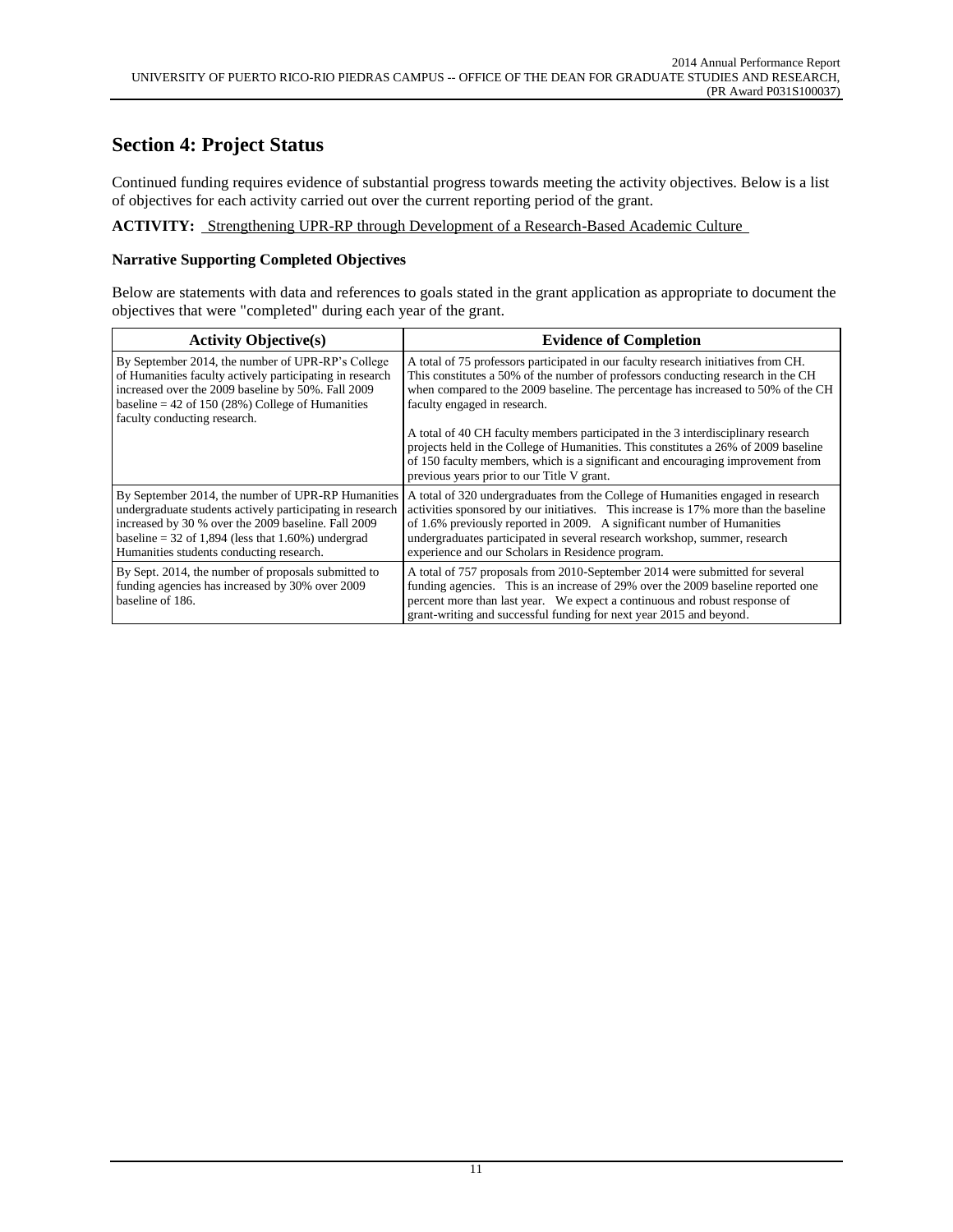| Category        | <b>Carryover</b><br><b>Balance from</b><br><b>Previous FY</b> | <b>Actual Budget</b> | <b>Expenditures</b> | Non-Federal<br><b>Expenditures</b> | <b>Carryover</b><br><b>Balance</b> | <b>Next Year's</b><br><b>Actual Budget</b> | Changes $(Y/N)$ |
|-----------------|---------------------------------------------------------------|----------------------|---------------------|------------------------------------|------------------------------------|--------------------------------------------|-----------------|
| Personnel       | \$31,218.70                                                   | \$212,864.00         | \$199,262.17        | \$0.00                             | \$44,820.53                        | \$212,741.00                               | Yes             |
| Fringe Benefits | \$25,111.29                                                   | \$72,374.00          | \$66,989.80         | \$0.00                             | \$30,495.49                        | \$72,332.00                                | Yes             |
| Travel          | \$5,638.86                                                    | \$11,500.00          | \$11,618.13         | \$0.00                             | \$5,520.73                         | \$11,500.00                                | Yes             |
| Equipment       | \$190,000.00                                                  | \$95,104.00          | \$19,875.00         | \$0.00                             | \$265,229.00                       | \$52,424.00                                | Yes             |
| <b>Supplies</b> | \$2,748.89                                                    | \$17,250.00          | \$17,998.00         | \$0.00                             | \$2,000.89                         | \$17,250.00                                | Yes             |
| Contractual     | \$39,680.62                                                   | \$35,175.00          | \$10,073.00         | \$0.00                             | \$64,782.62                        | \$20,175.00                                | Yes             |
| Construction    | \$53,000.00                                                   | \$0.00               | \$0.00              | \$0.00                             | \$53,000.00                        | \$0.00                                     | Yes             |
| Endowment       | \$150,000.00                                                  | \$50,000.00          | \$0.00              | \$0.00                             | \$200,000.00                       | \$100,000.00                               | Yes             |
| Other           | \$1,249.79                                                    | \$128,925.00         | \$112,370.16        | \$0.00                             | \$17,804.63                        | \$143,925.00                               | Yes             |
| Total           | \$498,648.15                                                  | \$623,192.00         | \$438,186.26        | \$0.00                             | \$683,653.89                       | \$630,347.00                               |                 |

# **Section 4: Budget Summary**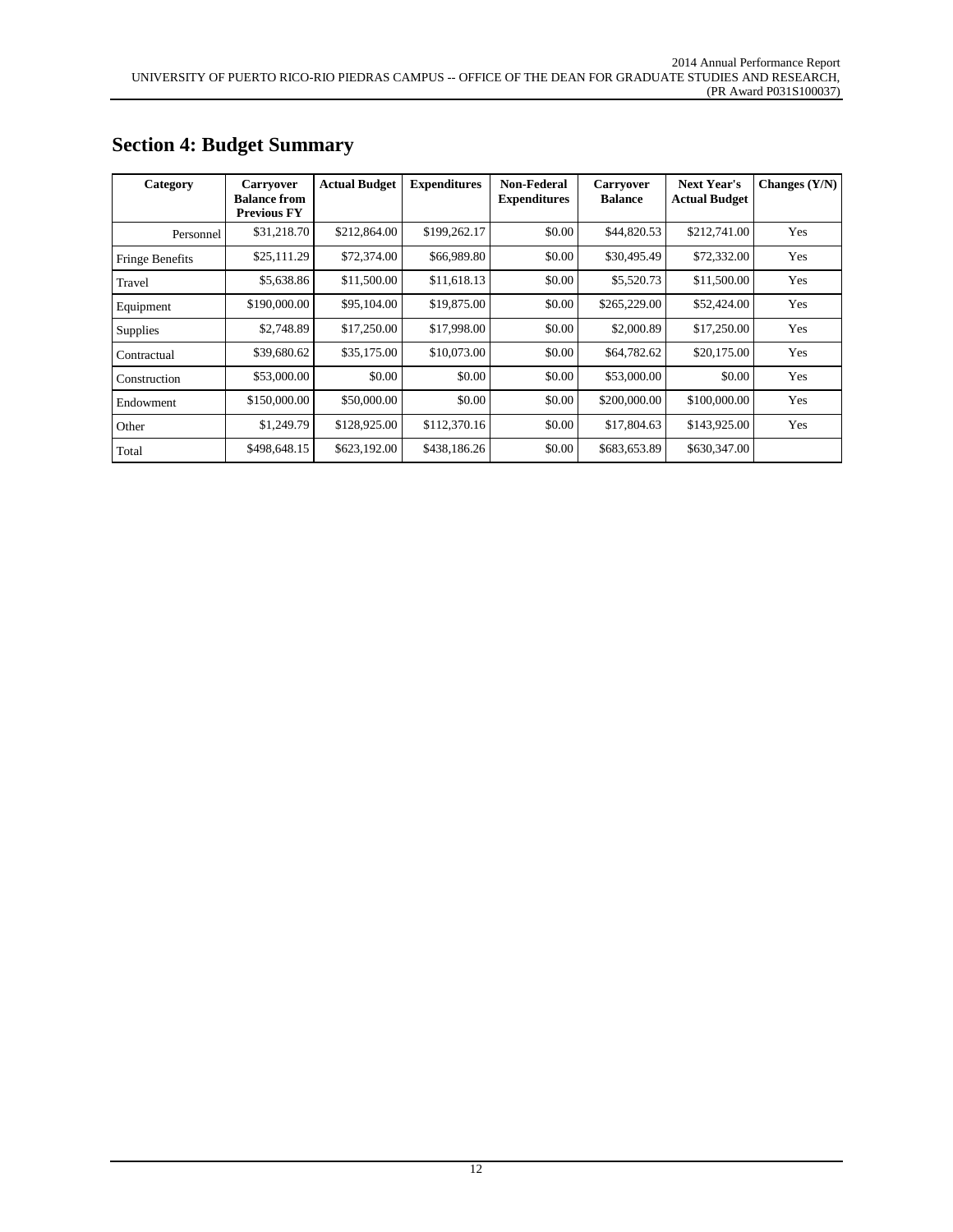# **Section 4: Line Item Budget Narrative**

This section provides an explanation of how funds will be expended as a result of changes in each of the selected line item categories.

### **Personnel**

The carryover of \$44,820.53 in the budget assigned to the personnel line item will cover the salary adjustments of the project employees that have higher salaries assigned by the Institution. It will also cover the part time hourly support personnel staff needed in order to accomplish performance objectives of year 5.

### **Fringe Benefits**

In this line item there is a carryover of \$30,495.49. This amount will be used for the fringe benefits of additional support staff for year 5.

### **Travel**

This line item originally had \$11,500 assigned. Carryover of \$5,520.73 will be used to supplement travel expenses for our academic coordinators and administrator to attend workshops and/or conferences of the Department of Education for Y5.

### **Equipment**

The Program Officer approved a carryover of \$265,229 to be included in equipment budget line. From this carryover, an amount of \$100,229 was previously granted for the creation of our new Undergraduate Learning and Interdisciplinary Research Center (ULIRC). The rest of this carryover, a total of \$165,000 was included in the budget line for the InfoED Program. Although we requested our Program Officer a change of objective that will allow the use of this budget for the purchase of new interactive technology for ULIRC.

### **Supplies**

A carryover of \$2,000.89 will be used to purchase the necessary materials for the Summer Research Institutes, Seminars, Workshops, and Mentoring initiatives. In addition, due to the success of our previous research symposium, the institution is sponsoring a third Symposium in April 9-10, 2015. We will utilize these carryover funds to support this activity and further strengthen expertise, competence and development of undergraduate research in our institution.

### **Contractual**

The carryover of \$64,782.62 will be utilized for digitalization services, electronic journal and webpage expenses and inviting resources for the grant writing workshop that are being offered in the spring semester 2015.

### **Construction**

The carryover of \$53,000 was approved by our Program officer in our change of objective request. Intense efforts from our office in order to identify a proper location for our Undergraduate Learning and Interdisciplinary Research Center (ULIRC) have experienced challenges. However, our new chancellor has been very supportive of this new research support unit and just this month approved a space in one of the new buildings of the Faculty of General Studies within our campus. Now, that we have the approval of the chancellor's office to build ULIRC we expect that construction begin late this semester.

### **Endowment**

A carryover of \$200,000.00 in the endowment budget line is transferred into our Y5 budget. We have submitted for the approval of our Program officer a change of objective for this budget line item. As presented in our report during the site visit from USDE Title V officers in September, we proposed to utilize these funds to support and develop the initiatives as part of the Undergraduate Learning and Interdisciplinary Research Center (ULIRC). Specifically, we suggest that this effort will foster interdisciplinary research and strengthen the institution's capacity to obtain research funds.

### **Other**

The total allocated amount of \$128,925.00 with a carryover of \$17,804.63 that will be used to further our project's development.